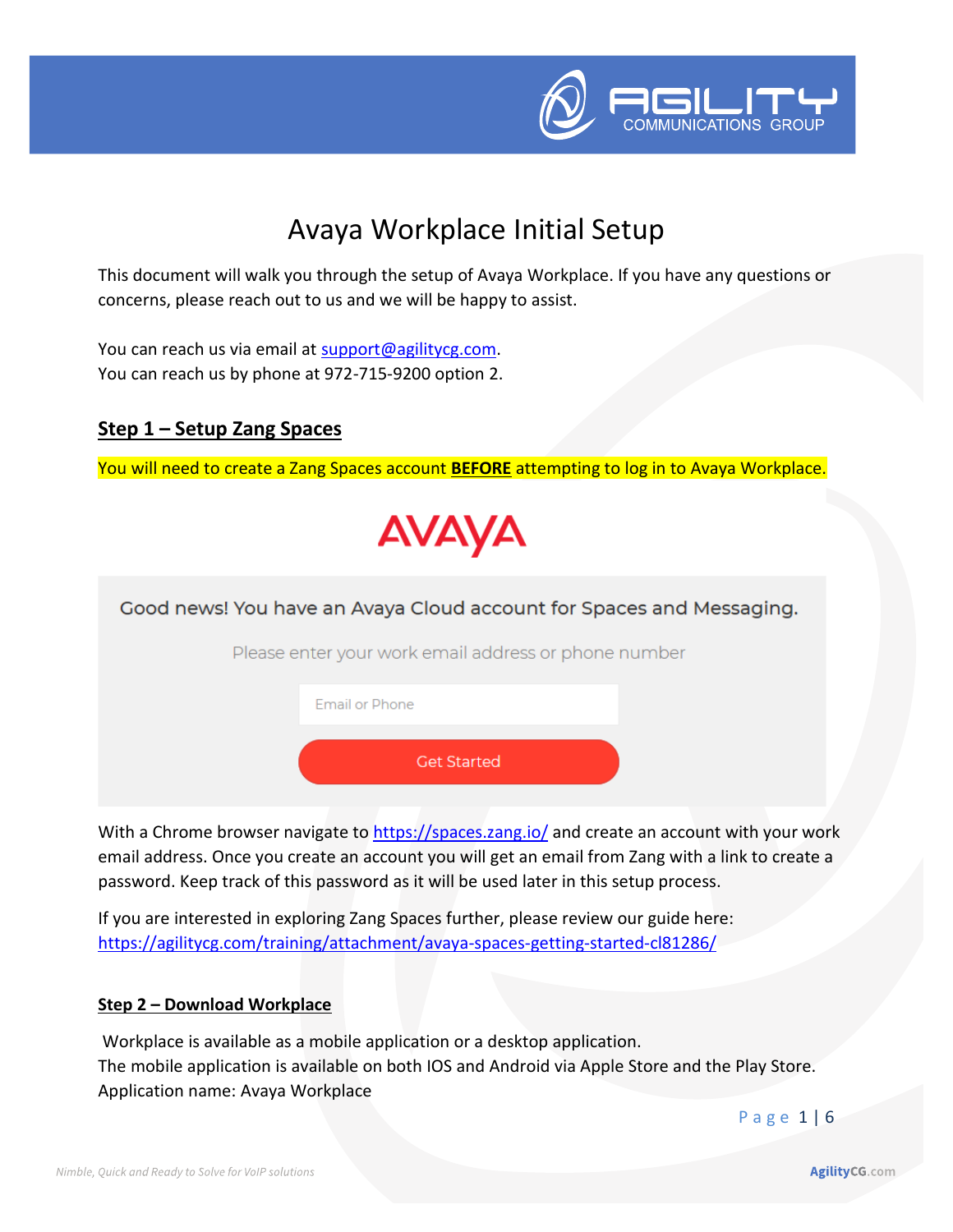

Desktop Application will be provided by Installation Engineer

#### Step 3 - Accept UELA

Launch the application and accept the End User License Agreement.

 $18:147$ 

 $H$  LTE  $\blacksquare$ 



End User License Agreement

AVAYA

EULA

AVAYA GLOBAL APPLE APP STORE SOFTWARE LICENSE TERMS<br>FOR AVAYA IX WORKPLACE "

REWISED. September 20, 2018<br>THESE GLOBAL SOFTWARE LICENSE TERMS ("SOFTWARE LICENSE") COVERN THE USE OF PROPRIETARY SOFTWARE AND THIRD-PARTY PROCPRIETARY SOFTWARE LICENSED THROUGH THROUGH THE SOFTWARE LICENSED THROUGH ON US

Page 1 of 13

REPRESENT THAT YOU HAVE THE AUTHORITY TO BIND SUCH REPRESENT TRATE SOFTWARE LICENSE TERMS. IF YOU DO NOT<br>HAVE SUCH AUTHORITY OR DO NOT WISH TO BE BOUND BY THESE<br>SOFTWARE LICENSE TERMS, SELECT THE "DECLINE" BUTTON AT<br>THE END OF THESE SOFTWARE LICENSE TERMS OR THE EQUIVALENT OPTION.<br>A. Definitions

**DECLINE** 

**ACCEPT** 

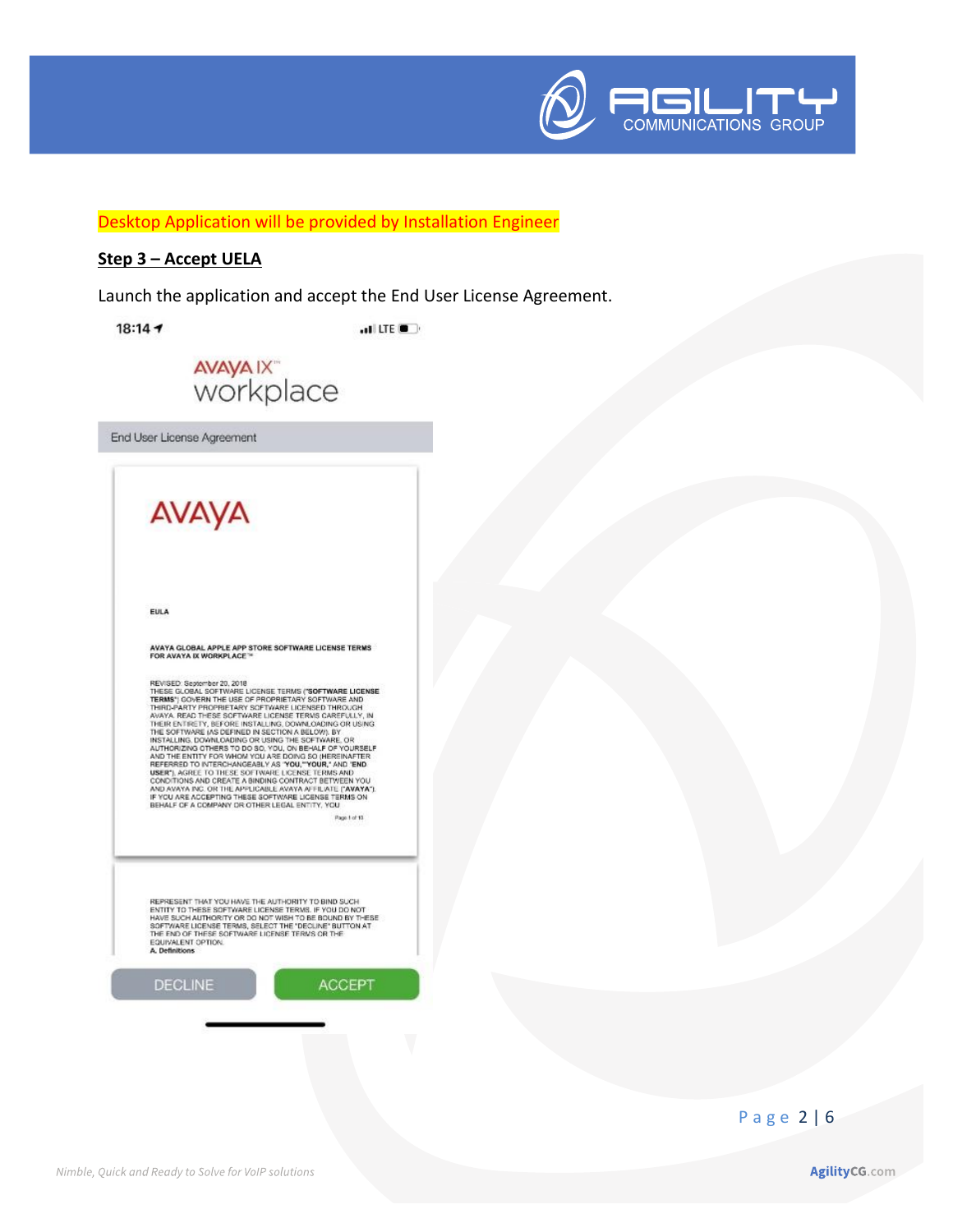

#### **Step 4 - Configure Account**

Click "Configure My Account".

 $18:15 - 7$ 

 $H$  LTE  $\blacksquare$ 

# avaya ix<sup>+</sup><br>workplace

Join a Meeting

Let's get into the meeting!

You can also join from your calendar, tap the link in the meeting invite

#### Configure my account

I have an Avaya IX Workplace account, let's set it up and get me signed in!

### Page 3 | 6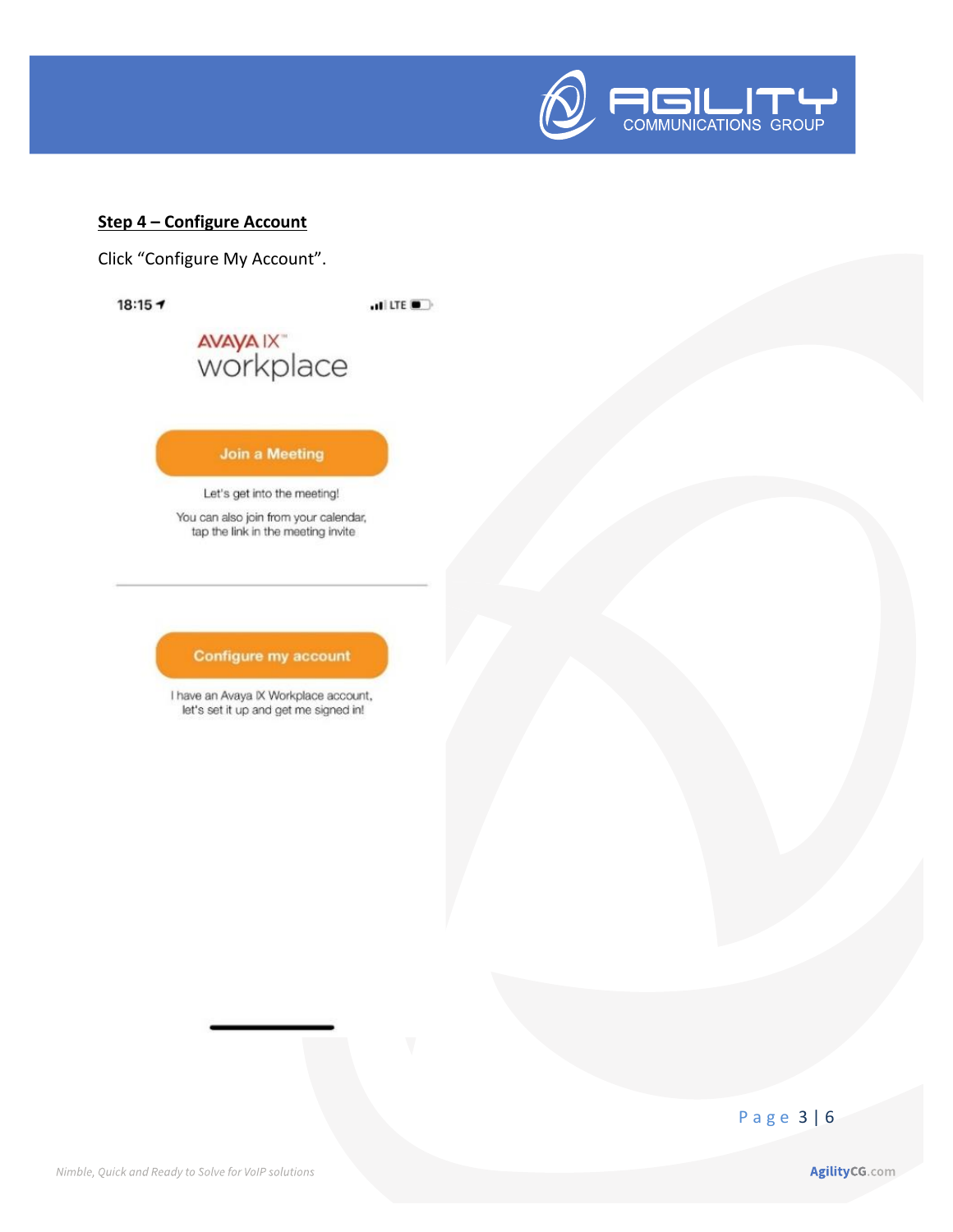

#### **Step 5 – Logging in to Workplace**

Enter your work email address and click "Next".





#### **Step 6 – Logging In to your extension**

Enter your extension and password details that were provided to you then click next



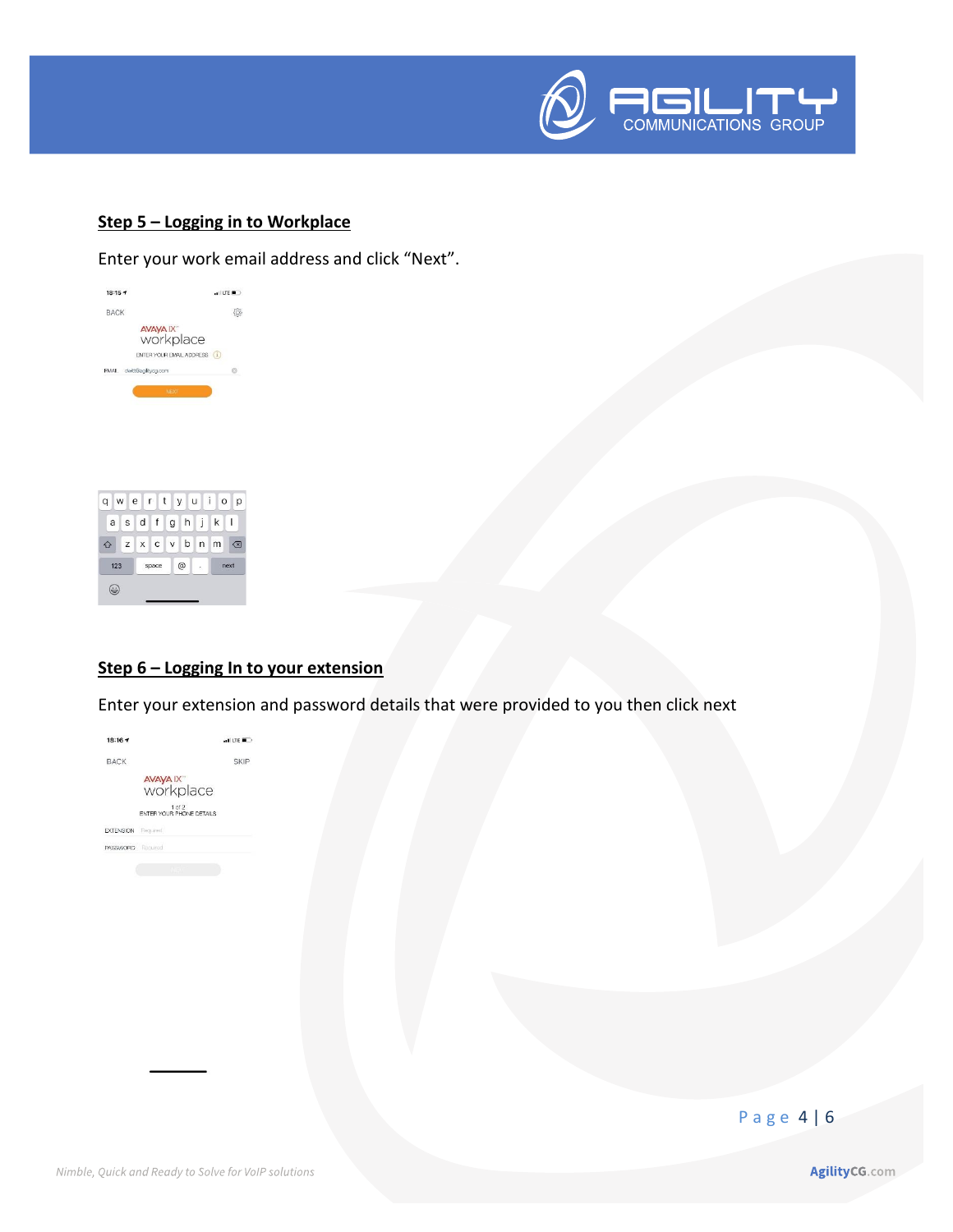

#### **Step 7 – Logging in to Exchange Calendar**

Enter your full work email address and password here. Click next.



#### **Step 8 – Logging in to Zang Spaces**

Enter your Zang Spaces credentials that you created in the first step and click sign in.



P a g e 5 | 6